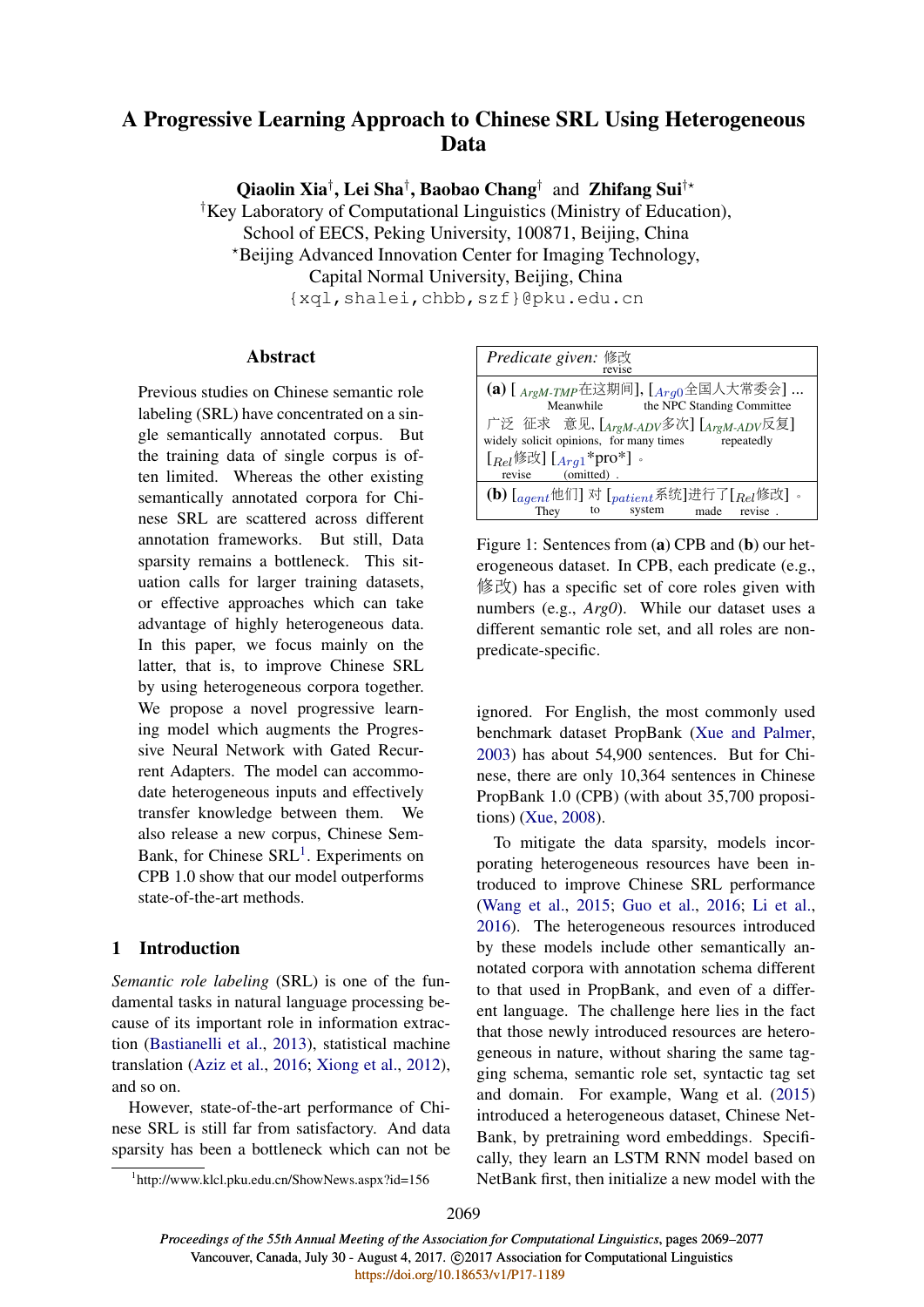pretrained embeddings obtained from NetBank, and then train it on CPB. Chinese NetBank (Yulin, 2007) is also a corpus annotated with semantic roles, but using a very different role set and annotation schema. Wang's method can inherit knowledge acquired from other resources conveniently, but only at word representation level, missing more generalized semantic meanings in higher hidden layers. Li (2016) proposed a twopass training approach to use corpora of two languages, but a few non-common roles are ignored in the first pass. Guo et al. (2016) proposed a unified neural network model for SRL and *relation classification* (RC). It can learn two tasks at the same time, but cannot filter out harmful features learned in incompatible tasks.

Recently, *Progressive Neural Networks* (PNN) model was proposed by Rusu et al. (2016) to transfer learned reinforcement learning policies from one game to another, or from simulation to the real robot. PNN "freezes" learned parameters once starting to learn a new task, and it uses lateral connections, namely adapter, to access previously learned features.

Inspired by the PNN model, we propose a progressive learning model to Chinese semantic role labeling in this paper. Especially, we extend the model with Gated Recurrent Adapters (GRA). Since the standard PNN takes pixels as input, policies as output, it is not suitable for SRL task we focus in this context. Moreover, to handle long sentences in the corpus, we enhance adapters with internal memories, and gates to keep the gradient stable. The contributions of this paper are threefold:

- 1. We reconstruct PNN columns with bidirectional LSTMs to introduce heterogeneous corpora to improve Chinese SRL. The architecture can also be applied to a wider range of NLP tasks, like event extraction and relation classification, etc.
- 2. We further extend the model with GRA to remember and take advantage of what has been transferred, thus improve the performance on long sentences.
- 3. We also release a new corpus, Chinese Sem-Bank, which was annotated with the schema different to that used in CPB. We hope that it will be helpful for future work on SRL tasks.

Subjective roles: agent(施事), co-agent(同事), experiencer(当事) , indirect experiencer(接事)

**Objective roles:** patient( $\overline{\mathcal{L}}$ 事), relative(系事), dative(与事) , result(结果), content(内容), target(对象)

**Space roles:** a point of departure(起点), a point of arrival(终点) , path(路径), direction(方向), location(处所)

**Time roles**: start time(起始), end time(结束). time point(时点) , duration(时段)

**Comparison roles:** comparison subject(比较 主体), comparison object(比较对象) , comparison range(比较范围), comparison thing(比较项目) , comparison result(比较结 果)

Others: instrument(工具), material(材料), manner(方式) , quantity(物量) , range(范围) , reason(原因) , purpose(目的)

Table 1: Semantic roles in Chinese SemBank

We use our new corpus as a heterogeneous resource, and evaluate the proposed model on the benchmark dataset CPB 1.0. The experiment shows that our approach achieves 79.67% F1 score, significantly outperforms existing state-ofthe-art systems by a large margin (Section 5).

# 2 Heterogeneous Corpora for Chinese SRL

In this paper, we provide a new SRL corpus Chinese SemBank (CSB) and use it as an example of heterogeneous data in our experiments. In this section, we first briefly introduce the corpus, then compare it to existing corpora.

Sentences in CSB are from various sources including online articles and news. The vision of this project is to build a very large and complete Chinese semantic corpus in the future. Currently, it only focuses on the predicate-argument structures in a sentence without annotation of the temporal relations and coreference. CBS is different with respect to commonly used dataset CPB in the following aspects:

• In terms of predicate, CSB takes wider range of predicates into account. We not only annotated common verbs, but also nominal verbs, as NomBank does, and state words. Whereas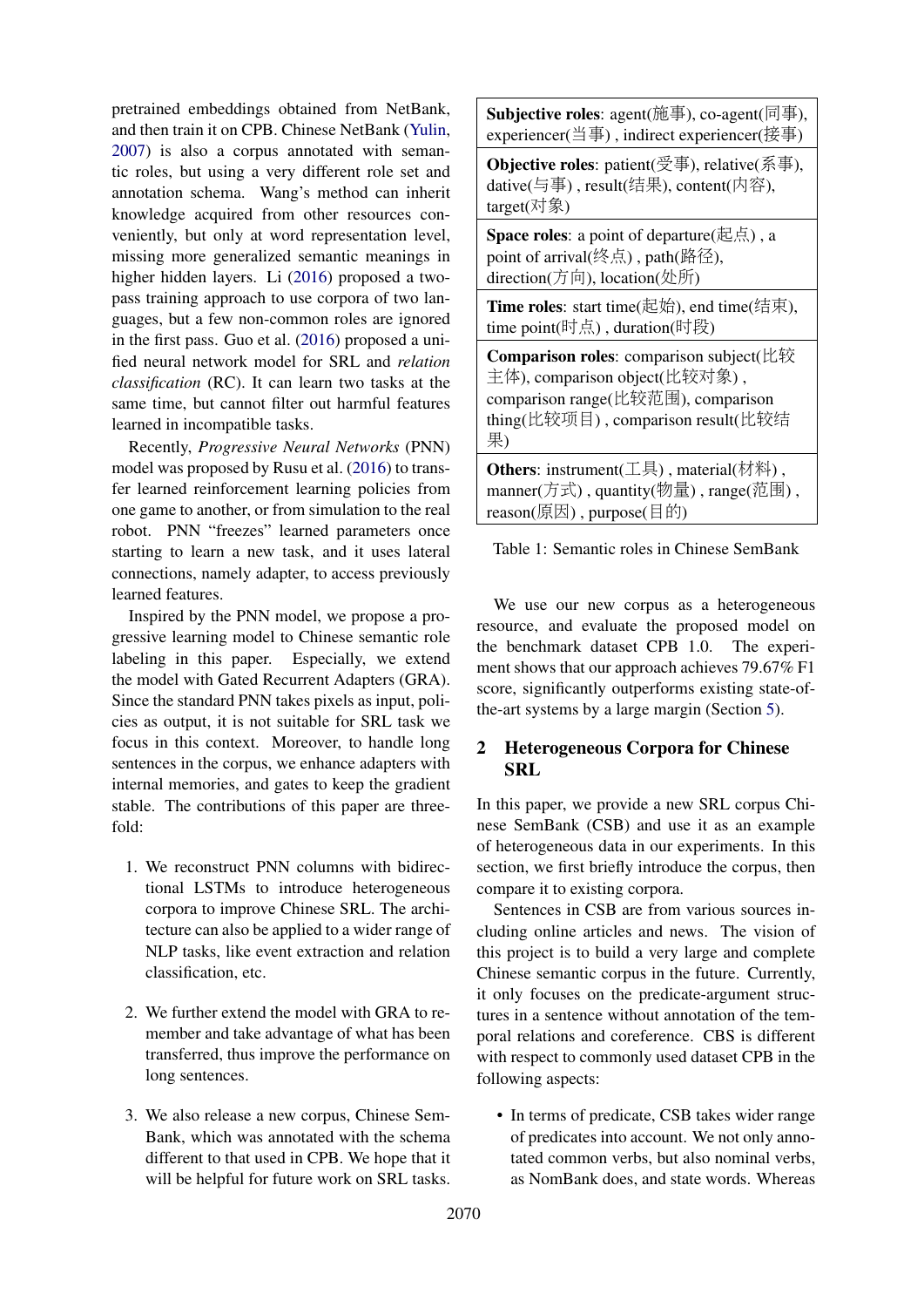CPB only annotate common verbs as predicates.

- In terms of semantic roles, CSB has a more fine-grained semantic role set. There are 31 roles defined in five types (as Table. 1 shows). Whereas in CPB, there are totally 23 roles, including core roles and non-core roles.
- CSB does not have any pre-defined frames for predicates because all roles are set to be non-predicate-specific. The reason for not defining frames is that frames may lead inconsistencies in labels. For example, according to Chinese verb formation theory (Sun et al., 2009), in CPB, an *agent* of a verb is often marked as its *Arg0*, but not all *Arg0* are agents. Therefore, roles are defined for predicates with similar syntactic and semantic regularities, rather than single predicate.

Two direct benefits of using stand-alone nonpredicate-specific roles are: First, meanings of all semantic roles can be directly inferred from their labels. For instance, roles of things that people are telling  $(\mathcal{K})$  or looking  $(\overline{\mathcal{F}})$  are labeled as  $\not$ 容*/content*, because verbs like 谈 and 看 are often followed by an object. Second, we can easily annotate sentences with new predicates without defining new frame files.

Other Corpora for Chinese SRL Other popular semantic role labeling corpora include Chinese NomBank (Xue, 2006), Peking University Chinese NetBank (Yulin, 2007). NomBank, often used as a complement to PropBank, annotates nominal predicates and semantic roles according to the similar semantic schema as PropBank does. Peking University Chinese NetBank was created by adding a semantic layer to Peking University Chinese TreeBank (Zhou et al., 1997). It only uses non-predicate-specific roles as we do. And its role set is smaller, which has 20 roles.

# 3 Challenges in Inheriting Knowledge from Heterogeneous Corpora

Although there are a lot of annotated corpora for Chinese SRL as we mentioned in the previous section, most of them are quite small as compared to that in English. *Data sparsity* remains a bottleneck. This situation calls for larger training dataset, or effective approaches which can take ad-

vantage of very heterogeneous datasets. In this paper, we focus on the second problem, that is, *to improve Chinese SRL by using heterogeneous corpora together within one model*.

We will consider the combination of the standard benchmark, CPB 1.0 dataset (Xue and Palmer, 2003), with the new corpus, CSB, because there are a lot of differences between them, as we discussed in Section 2. Consequently, a number of challenges arise for this task. Now we describe them as below.

Inheriting from Different Schema and Role Sets. CPB was annotated with PropBank-style frames and roles, whereas Chinese FrameNet uses its own frames and roles. And our dataset has no frame files and use different role set. Therefore, it is hard to find explicit mapping or hierarchical relationships among their role sets, or decide which system is better, especially when there are more than two resources.

Inheriting from Different Domain/Genre. The datasets mentioned above are composed of sentences from various sources, including news and stories, etc. However, it is well known that adding data in very different genre to training data may hurt parser performance (Bikel, 2004). Therefore, we also need to deal with domain adaptation problem when using heterogeneous data. In other words, the proposed approach should be robust to harmful features learned on incompatible datasets. It can also accommodate potentially different model structures and inputs in the procedure of knowledge fusion.

Inheriting from Different Syntactic Annotation. Unlikes English, previous works (Ding and Chang, 2009; Sun et al., 2009) on Chinese SRL task often use both correct segmentation and part-of-speech tagging, and even treebank goldstandard parses (Xue, 2008) as their features. But some corpora like CPB and NetBank do not share the same PoS tag set, or do not have correct PoS tagging and gold treebank parses at all, like CSB. And in real application scenarios, it is more convenient to use automatic PoS tagging instead of goldstandard tagging on large datasets, as they can be obtained quickly. So to deal with the absence of syntactic features, we adopt automatic PoS tagging when training on CSB in this work.

Some previous techniques, such as finetuning after pretraining (Wang et al., 2015; Li et al., 2016) and multi-task learning (Guo et al., 2016), have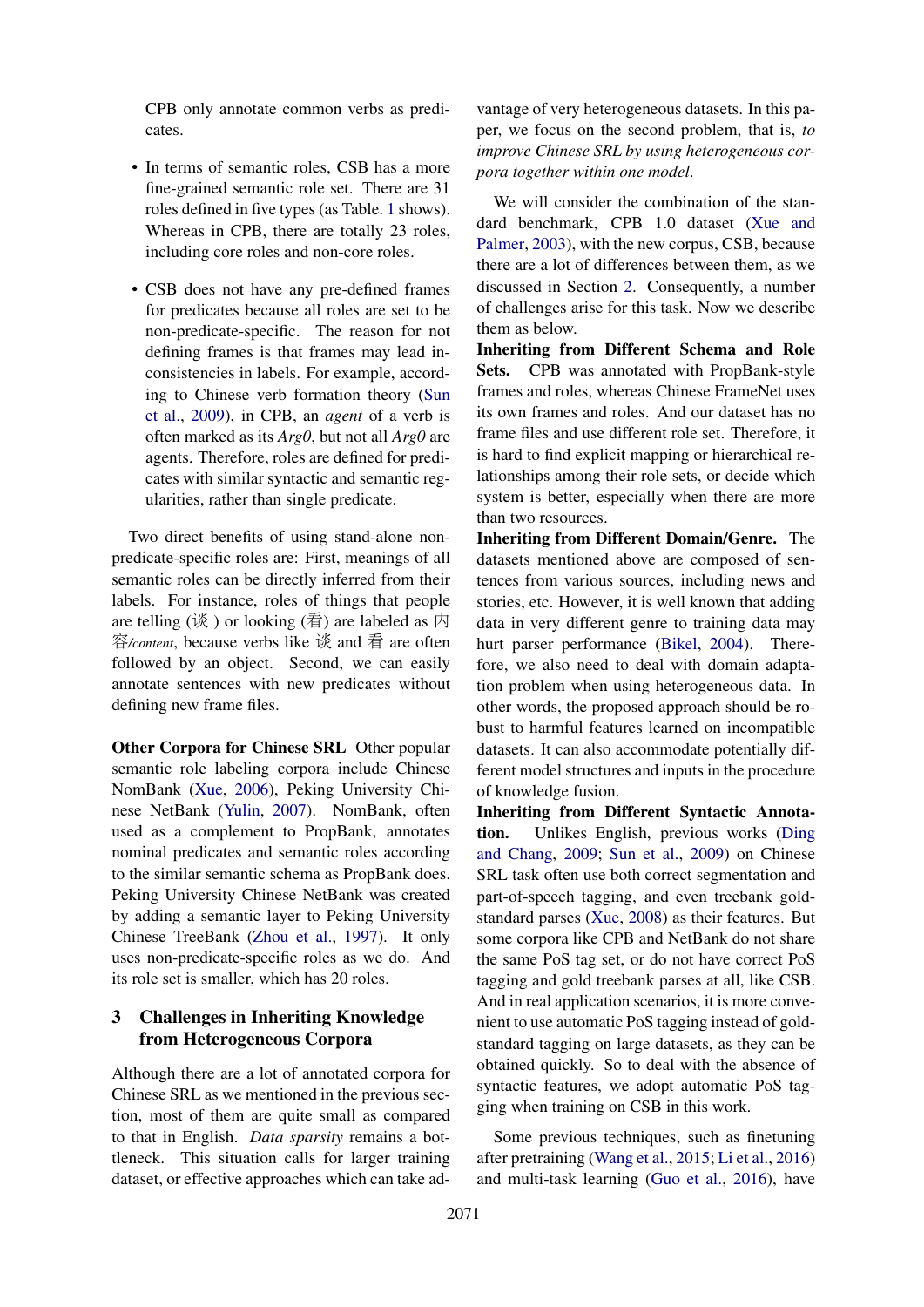

Figure 2: Depiction of the standard Progressive Neural Network architecture (a) and ours PNN GRA model (b). Our model uses Gated Recurrent Adapters (GRA), instead of sigmoid adapters to access previous knowledge in previous columns learned on heterogeneous data. If there are more than one heterogeneous resources available, more columns can be added on the left.

been used to deal with these challenges. Though they can also leverage knowledge from different domains, they have following drawbacks: finetuning cannot avoid catastrophic forgetting because learned parameters, whether embeddings or other hidden weights, will be tuned after the model has been initialized; And multi-task learning cannot ignore previously learned harmful features because some features are learned in shared layers, although it avoids forgetting by randomly selecting a task to learn at each iteration. Therefore, to solve the above-mentioned challenges, we further introduce progressive learning which we believe is more suitable for the task.

#### 4 Progressive Learning Approach

We propose a progressive learning approach which is ideal for combining heterogeneous SRL data for multiple reasons. First, it can accommodate dissimilar inputs with different schema, syntactic information and domain, because it allow models for heterogeneous resources to be extremely different, such as different network structures, different width, and different learning rates, etc. Second, it is immune to forgetting by freezing learned weights and can leverage prior knowledge via lateral connections. Third, the lateral connections can be extended with recurrent structure and gate mechanism to handle with forgetting problem over long distance.

Our model is mainly inspired by Rusu et

al. (2016). They proposed *progressive neural networks* for a wide variety of reinforcement learning tasks (e.g. Atari games and robot simulation). In their cases, inputs are pixels, outputs are learned policies. And each column, consisting of simple layers and convolutional layers, is trained to solve a particular Markov Decision Process. But in our case, inputs are sentences annotated using different syntactic tagsets and outputs are semantic role sequences. So we change the structure of columns to recurrent neural networks with LSTM, similar to the model proposed by Wang et al. (2015). Below we first introduce basic progressive neural network architecture, then describe our model, PNN with gated recurrent adapters.

#### 4.1 Progressive Neural Networks

Fig. 2a is an illustration of the basic progressive neural network model. It starts with single column (a neural network), in which there are  $L$  hidden layers and the output for *i*th layer ( $i \leq L$ ) with  $n_i$  units is  $h_i^1 \in \mathbb{R}^{n_i}$ .  $\Theta^1$  denotes the parameters to be learned in the first column. When switching to a second corpus, it "freezes" the parameter  $\Theta^1$  and randomly initialize a new column with parameters Θ<sup>2</sup> and several lateral connections between two columns so that layer  $h_i^2$  can receive input from both  $h_{i-1}^2$  and  $h_{i-1}^1$ . In this straightforward manner, progressive neural networks can make use of columns with any structures or to compile lateral connections in an ensemble setting. To be more general, we calculate the output of ith layer in kth column  $h_i^k$  by:

$$
h_i^k = f(W_i^k h_{i-1}^k + \sum_{j < k} U_i^{(k:j)} h_{i-1}^j) \tag{1}
$$

where  $W_i^k \in \mathbb{R}^{n_i^k \times n_{i-1}^k}$  is the weight matrix of layer *i* of column  $k, U_i^{(k:j)} \in \mathbb{R}^{n_i^k \times n_{i-1}^j}$  are the lateral connections to transfer information from layer  $i - 1$  of column j to layer i of column k,  $h_0$  is the input of the network.  $f$  can be any activation function, such as element-wise non-linearity. Bias term was omitted in the equation.

Adapters. With implicit assumption that there is some "overlap" between the first task and the second task, pretrain-and-finetune learning paradigm is effective, as only slight adjustment to parameters is needed to learn new features. Progressive networks also have ability to transfer knowledge from previous tasks to improve convergence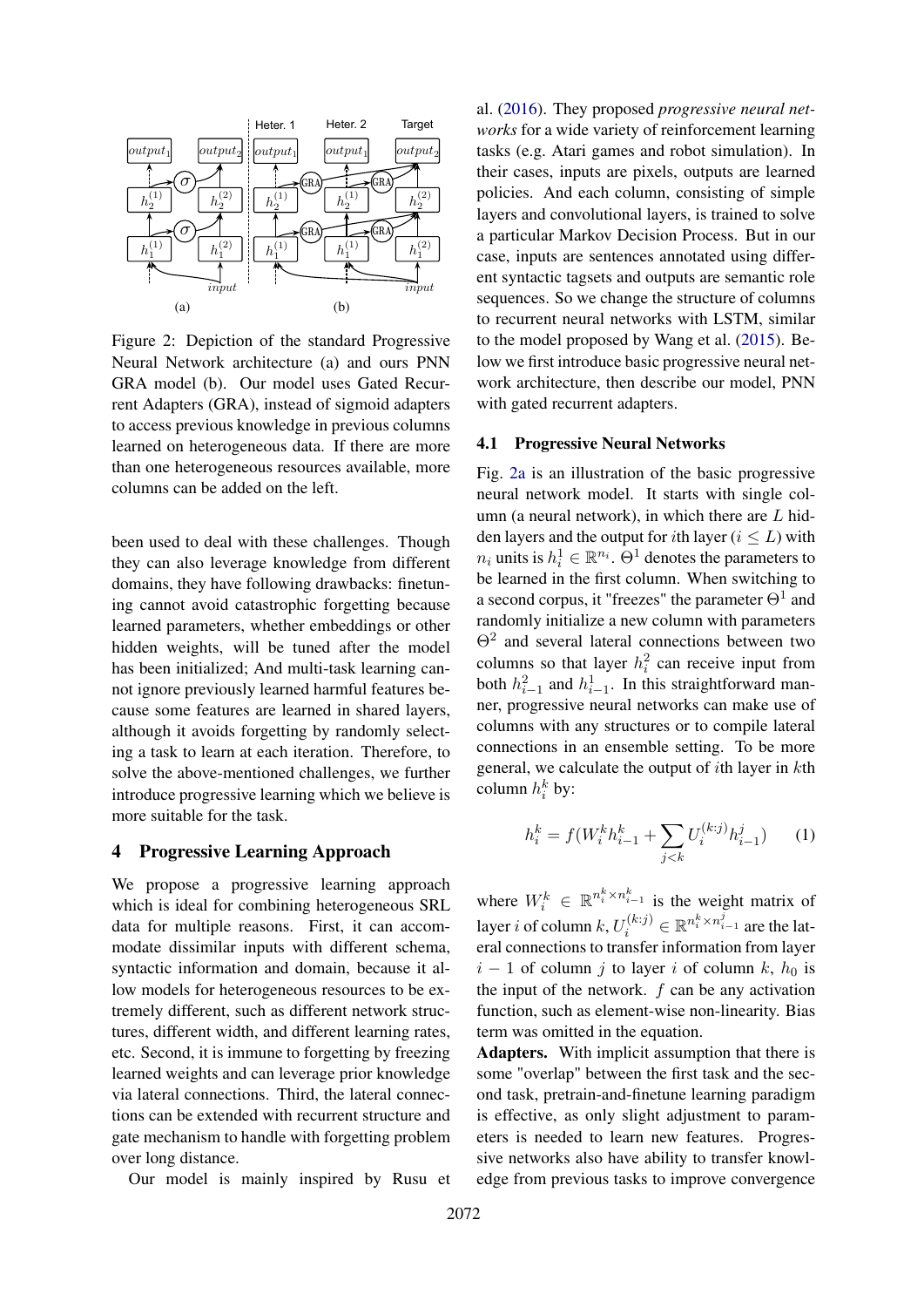

Figure 3: Each column is a stacked bidirectional LSTM RNN model. Two columns are connected by GRAs. There are three gates in each GRA:  $g_i$ ,  $g_f$ , and  $g_o$ . The input gate  $g_i$  and the forget gate  $g_f$  can also be coupled as one uniform gate, that is  $g_i = 1 - g_f.$ 

speed. On the one hand, the model reuse previously learned features from left columns via lateral connections (i.e., *adapters*). On the other hand, new features can be learned by adding more columns incrementally. Moreover, when the "overlap" between two tasks is small, lateral connections can filter out harmful features by sigmoid functions. So in practice, the output of adapters can also be calculated by

$$
a_i^{(k:j)} = \sigma(A_i^{(k:j)} \alpha_{i-1}^j h_{i-1}^j)
$$
 (2)

where  $A_i^{(k:j)}$  $i^{(k)}$  is a matrix to be learned. We treat Equation 2 as one of baseline settings in experiments.

## 4.2 PNN with Gated Recurrent Adapter for Chinese SRL

We reconstruct PNN with bidirectional LSTM to solve SRL problems. Our model is illustrated in Fig. 3.

First, each column in the PNN architecture is a stacked bidirectional LSTM RNN, rather than convolutional neural networks, because inputs are sentences not pixels, and bi-LSTM RNN has proved powerful for Chinese SRL (Wang et al., 2015).

Second, we enhance the adapter with recurrent structure and gate mechanism, because the simple Multi-Layer Perceptron (MLP) adapters have a limitation: their weights are learned word after word independently. For tasks like transferring reinforcement learning policies, this is enough because there are little dependencies among actions. But in NLP domain, things are different. Therefore, we add internal memory to adapters to help them remember what has been inherited from heterogeneous resource.

Third, to keep gradient stable and balance between long-term and short-term memory, we introduce gate mechanism which has been widely used in RNN models. Intuitively, we call the new adapter *Gated Recurrent Adapter* (GRA).

Formally, let  $h_{i-1}^{(< k)} = [h_{i-1}^1, ..., h_{i-1}^j, ..., h_{i-1}^{k-1}]$ be the outputs of  $i - 1$  layers from the first column to the  $(k - 1)$ th column. The dimensionality of them is  $n_{i-1}^{(< k)} = [n_{i-1}^1, ..., n_{i-1}^{k-1}]$ .  $a^{(< k)}$ is the outputs of  $k - 1$  adapters with dimension  $m^{(. The output vector is$ multiplied by a learned matrix  $W_a$  initialized by random small values before going to GRAs. Its role is to adjust for the different scales of the different inputs and reduce the dimensionality. Formally, the candidate outputs is

$$
\hat{a}_t = f(W_a^j h_t^j + U_a^j a_{t-1}^j)
$$
 (3)

where  $a_{t-1}$  is the output of the adapter at the previous time-step.  $U_a$  is a weight matrix to learn. The output of an adapter  $a_t^j$  $t_t$  of layer *i* at time *t* can be formalized as follows,

$$
g_i = \sigma(W_i^j h_t^j + U_i^j a_{t-1}^j)
$$
 (4)

$$
g_f = \sigma(W_f^j h_t^j + U_f^j a_{t-1}^j)
$$
 (5)

$$
g_o = \sigma(W_o^j h_t^j + U_o^j a_{t-1}^j)
$$
 (6)

$$
\tilde{a}_t = g_i \odot \hat{a}_t + g_f \odot \tilde{a}_{t-1}^j \tag{7}
$$

$$
a_t = g_o \odot f(\tilde{a}_{t-1}) \tag{8}
$$

where  $h^j \in \mathbb{R}^{m_{i-1}^j \times n_{i-1}^j}$  is the outputs of previous layers,  $W_f$ ,  $W_o$ ,  $W_a \in \mathbb{R}^{m_{i-1} \times n_{i-1}}$ ,  $U_f$ ,  $U_o$ ,  $U_a \in$  $\mathbb{R}^{m_{i-1} \times d_{i-1}}$  are parameters to learn.  $d_{i-1}$  is the dimension of the inner memory in adapters.  $\tilde{a}_t$ represents the inner state of the adapter.  $f$  is an activation function, like *tanh*. The input gate and the forget gate can be coupled as a uniform gate, that is  $g_i = 1 - g_f$  to alleviate the problem of information redundancy and reduce the possibility of overfitting (Greff et al., 2015).

Finally, we calculate the output of the next layer  $i$  of column  $k$  by

$$
h_i^k = f(W_i^k concat[a^{( (9)
$$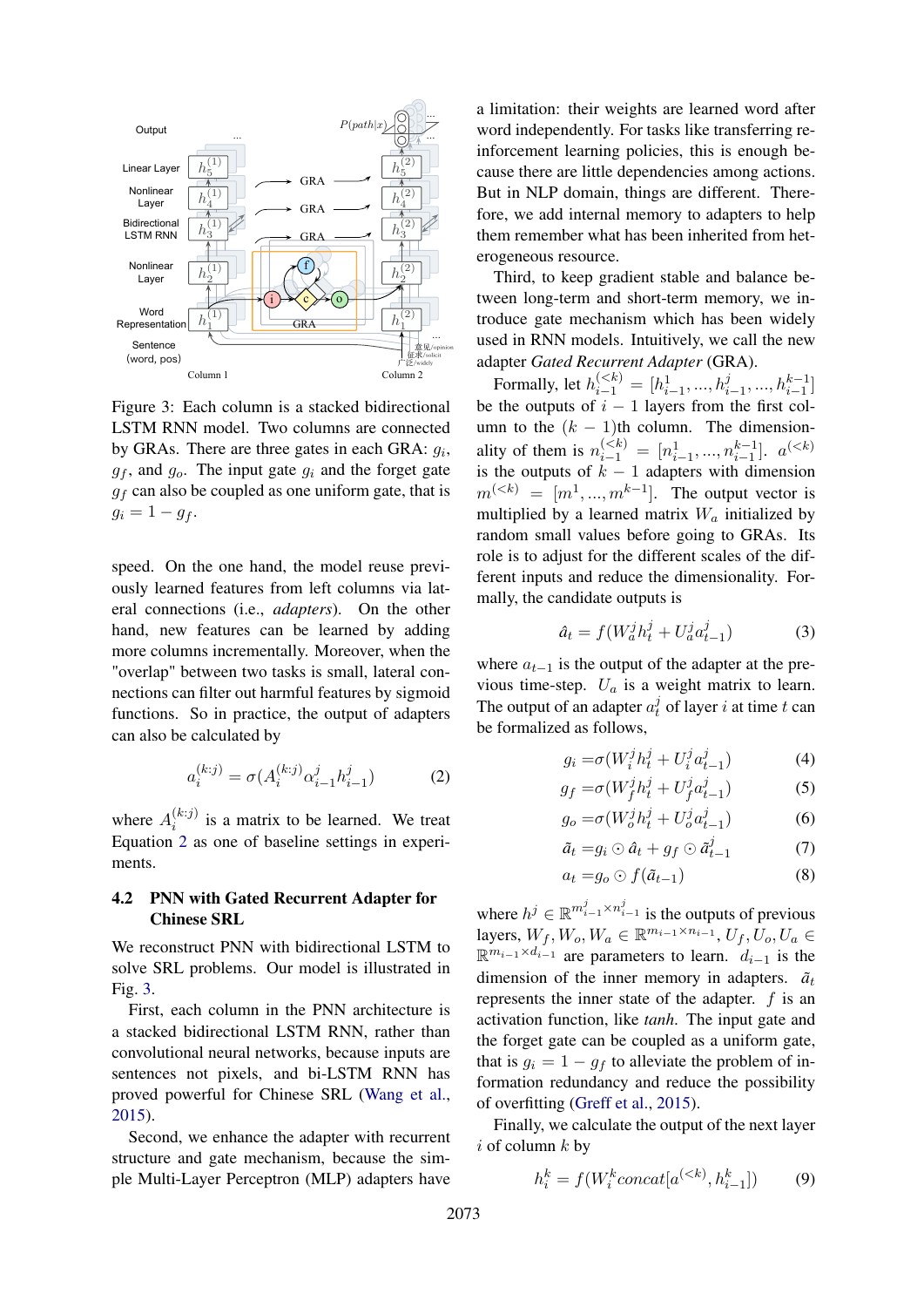where  $W_i \in \mathbb{R}^{n_i^{(k)} \times \sum m_{i-1}^{( is the parameters in$ ith layer.

# 4.3 Training Criteria

We adopt the sentence tagging approach as Wang et al. (2015) did, because words in a sentence may closely be related with each other, independently labeling each word is inappropriate. Sentence tagging approach only consider valid transition paths of tags when calculating the cost. For example, when using IOBES tagging schema, tag transition from *I-Arg0* to *B-Arg0* is invalid, and transition from *I-Arg0* to *I-Arg1* is also invalid because the type of the role changed *inside* the semantic chunk. For each task (column), the log likelihood of sentence  $x$  and its correct path  $y$  is

$$
\log p(y|x,\Theta) = \log \frac{\exp \sum_{t}^{N} o_{t,y_t}}{\sum_{z} \exp \sum_{t}^{N_i} o_{t,z_t}}
$$
 (10)

where N is the number of words,  $o_t \in \mathbb{R}^M$  is the output of the last layer at time t.  $y_t = k$  means the tth word has the  $k$ th semantic role label.  $z$  ranges from all the valid paths of tags.

The negative log likelihood of the whole training set D is

$$
J(\Theta) = \sum_{(x,y)\in D} \log p(y|x, \Theta) \tag{11}
$$

We minimize  $J(\Theta)$  using stochastic gradient descent to learn network parameters Θ. When testing, the best prediction of a sentence can be found using Viterbi algorithm.

#### 5 Experiments

#### 5.1 Experiment Settings

To compare our approach with others, we designed four experimental setups:

(1) A simple LSTM setup on CSB and CPB with automatic PoS tagging. Since CPB is about two times as large as the new corpus, we need to know whether CSB can be used for training good semantic parsers and how much information can be learned from CSB by machine. So we conduct this experiment to provide two baselines for CSB and CPB respectively. In this setup we train and evaluate a one-column LSTM model on CSB.

(2) A simple LSTM setup on CPB with pretrained word embedding on CSB (marked as bi-LSTM+CSB embedding). Previous work found that using pretrained word embeddings can improve performance (Wang et al., 2015) on Chinese SRL. So we conduct this experiment to compare with the method using embeddings trained on large-scale unlabeled data like Gigaword<sup>2</sup>, and NetBank.

(3) A two-column finetuning setup where we pretrain the first column on CSB and finetune both two columns on CPB. Clearly, finetuning is a traditional method for continual learning scenarios. But the disadvantage of it is that learned features will be gradually forgotten when the model is adapting new tasks. To assess this empirically, we design this experiment. The model uses the same network structure as PNN does, but it does not "freeze" parameters in the first column when tuning two columns.

(4) A progressive network setup where we train column 1 on CSB, then train column 2 and adapters on CPB. We conduct this experiment to evaluate the proposed model and compare it to all previous methods. To further analyze effectiveness of the new adapter structure, we also conduct an experiment for progressive nets with GRA.

We apply grid-search technique to explore hyper-parameters including learning rates and width of layers.

Preprocessing. We follow the same data setting as previous work (Xue, 2008; Sun et al., 2009), which divided CPB dataset<sup>3</sup> into three parts: 648 files, from chtb 081.fid to chtb\_899.fid, are the training set; 40 files, from chtb\_041.fid to chtb\_080.fid, are the development set; 72 files, from chtb\_001.fid to chtb\_040.fid, and chtb\_900.fid to chtb\_931.fid, are used as the test set.

We also divide shuffled CSB corpus into three sets with similar partition ratios. Currently, there are 10634 sentences in CSB. So 8900 samples are used as training set, 500 samples as development set and the rest 965 samples as test set. We use Stanford Parser<sup>4</sup> for PoS tagging.

### 5.2 Results

Performance on Chinese SemBank Table 2 gives the results of Experiment 1. We see that precision on CPB with automatic PoS tagging is

<sup>2</sup> https://code.google.com/p/word2vec/

<sup>3</sup> https://catalog.ldc.upenn.edu/LDC2005T23

<sup>4</sup> http://nlp.stanford.edu/software/lex-parser.shtml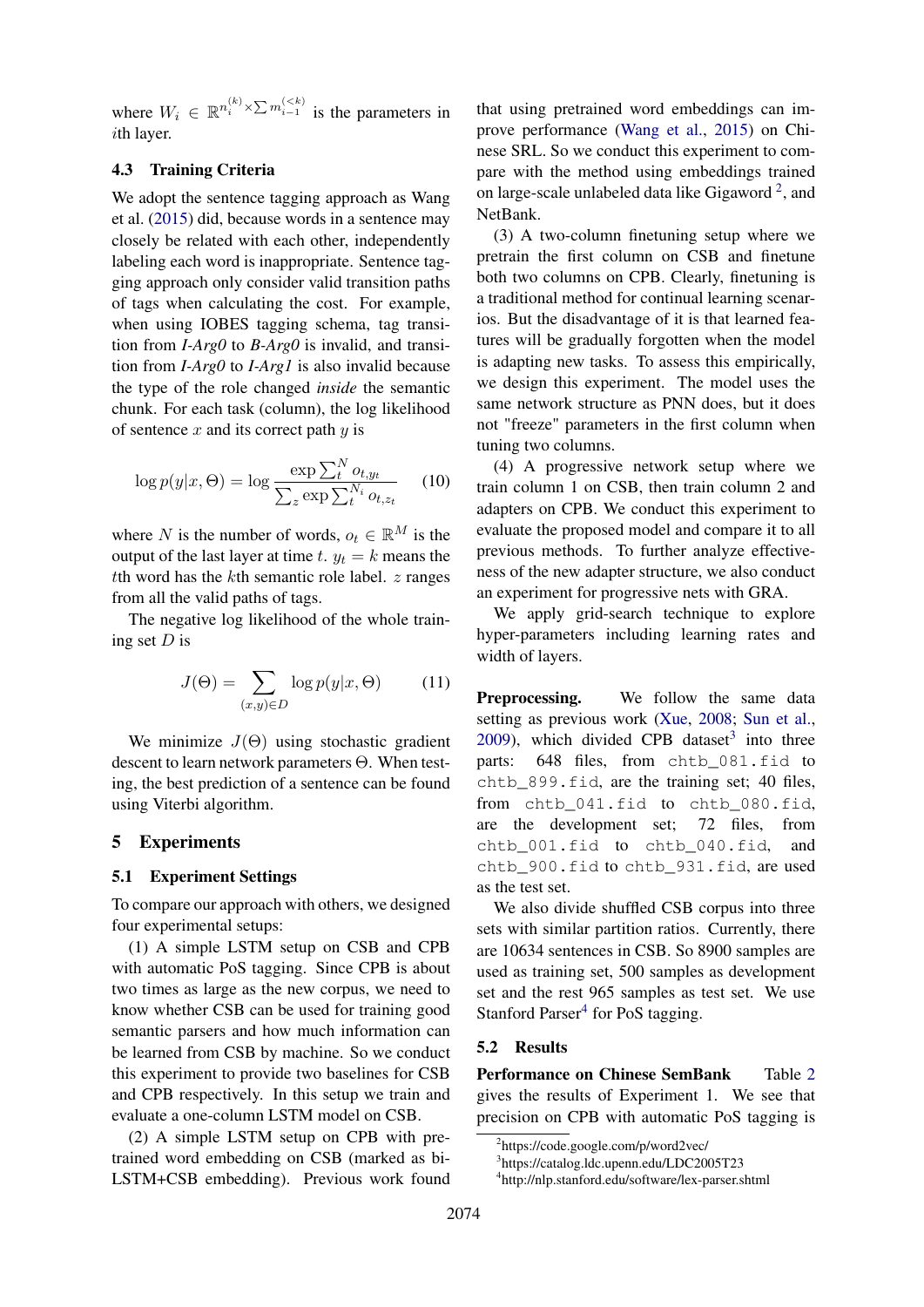| Corpus | $Pr(\%)$ | $Rec. (\% )$ | $F1(\%)$ |
|--------|----------|--------------|----------|
| 1. CSB | 75.80    | 73.45        | 74.61    |
| 2. CPB | 76.75    | 73.03        | 74.84    |

Table 2: Results of Chinese SRL tested on CPB and CSB with automatic PoS tagging, using standard LSTM RNN model (Experiment 1).



Figure 4: Performance of PNN models with and without GRAs over sentence length. For sentences shorter than 40 words, there is no big difference. But for longer sentences (≥40 words), PNN with GRA model performs significantly better.

about 0.9 percentage point higher than that on CSB, while recall is about 0.4 percentage point lower, and the gap between F1 scores on CPB and CSB is not significant, which is only about 0.3 percentage point, although the size of CSB is smaller. We can explain this by two reasons. First, CSB does not have predicate-specific roles which may lead to inconsistency, as we explained in Section 3. Thus, it might be easier to learn by machine. Second, there are underlying similarities between them: both of them annotate predicateargument structures. So when there is sufficient training data, difference between scores on testing sets is not very likely to be huge.

Overall, the results indicated that the new annotated corpus CSB is not a bad choice for training semantic parser even when this does not involve larger training sets.

Compare to Methods without Using Heterogeneous Data Table 3 summarizes the SRL performance of previous benchmark methods and our experiments described above. Collobert and Weston only conducted their experiments on English corpus, but we notice that their approach has been implemented and tested on CPB by Wang et al. (2015), so we also put their result here for comparison. We can make several observations from these results. Our approach significantly outperforms Sha et al. (2016) by a large margin (Wilcoxon Signed Rank Test, p < 0.05), even without using GRA. This result can prove the ability of our model to capture underlying similarities between heterogeneous SRL resources.

Compare to Methods Using Heterogeneous Resources The results of methods using external language resources are also presented in Table 3. Not surprisingly, we see that the overall best F1 score, 79.67%, is achieved by the progressive nets with the GRAs. Furthermore, as shown in Fig. 4, PNN with GRA performs better on longer sentences, which is consistent with our expectation. Without GRA, the F1 drops 0.37% percentage point to 79.30, confirming that gated recurrent adapter structure is more suitable for our task because it can remember what has been transferred in previous time steps.

Compared to progressive learning methods, finetuning method does not perform well even with the same network structure (Two-column finetuning), but it is still better than simply pretraining word embeddings (bi-LSTM+CSB embedding). This confirms the effectiveness of multicolumn learning structure which add capacity to the model by adding new columns. Therefore, as can be seen, our PNN model achieves 79.30% F1 score, outperforming finetuning by 0.88% percentage point, and pretraining embeddings by even larger margin.

To sum up, not only network structures but also learning methods (finetuning/multitask/progressive) can influence the performance of knowledge transfer. According to the results, our PNN approach is more effective than others because it is immune to forgetting and robust to harmful features, and GRA is more suitable for our task than simple adapters.

# 6 Related Work

### 6.1 Chinese Semantic Role Labeling

The concept of Semantic Role Labeling is first proposed by Gildea and Jurafsky(2002). Previous work on Chinese SRL mainly focused on how to improve SRL on single corpus. Approaches falls into two categories: feature-based machine learning approaches and neural-network-based approaches. Using feature-based method, Sun and Jurafsky (2004) did the preliminary work and achieved promising results without using any large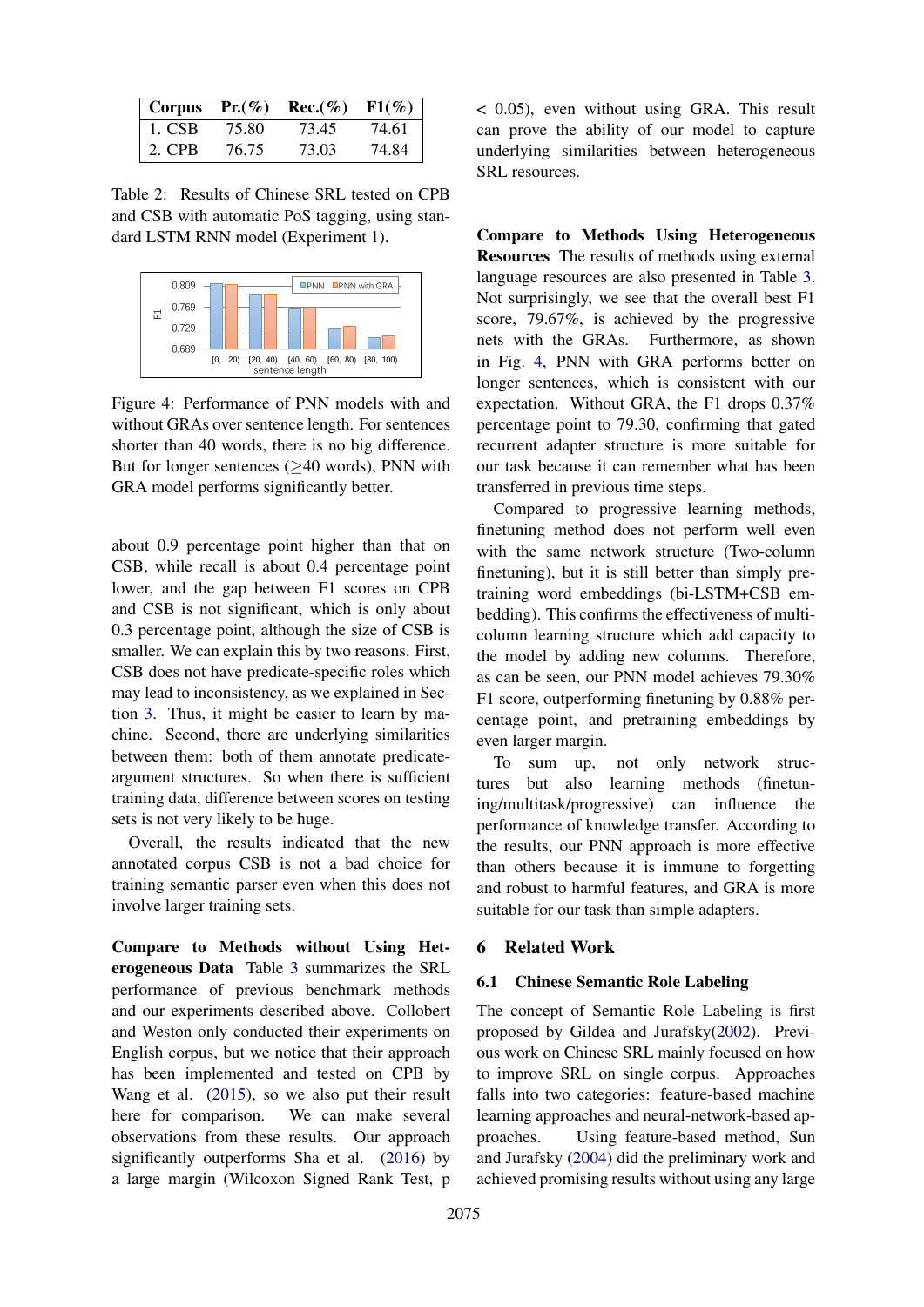| <b>Method</b>                               | $F1(\%)$        |  |  |
|---------------------------------------------|-----------------|--|--|
| Xue (2008) ME                               | 71.90           |  |  |
| Collobert and Weston (2008) MTL             | 74.05           |  |  |
| Ding and Chang (2009) CRF                   | 72.64           |  |  |
| Yang et al. (2014) Multi-Predicate          | 75.31           |  |  |
| Wang et al. (2015) bi-LSTM                  | $77.09 (+0.00)$ |  |  |
| Sha et al. (2016) bi-LSTM+QOM               | 77.69           |  |  |
| With external language resources            |                 |  |  |
| Wang et al. $(2015)$ +Gigaword embedding    | 77.21           |  |  |
| Wang et al. (2015) +NetBank embedding       | 77.59           |  |  |
| Guo et al. (2016) +Relataion Classification | 75.46           |  |  |
| <b>With CSB corpus</b>                      |                 |  |  |
| bi-LSTM+CSB embedding                       | $77.68 (+0.59)$ |  |  |
| Two-column finetuning                       | $78.42 (+1.33)$ |  |  |
| Two-column progressive(ours)                | $79.30 (+2.21)$ |  |  |
| Two-column Progressive+GRA(ours)            | $79.67 (+2.58)$ |  |  |

Table 3: Result comparison on CPB dataset. Compared to learning with single corpus using bi-LSTM model (77.09%), learning with CSB can improve the performance by at list 0.59%. Also the best score (79.67%) was achieved by the PNN GRA model.

annotated corpus. After CPB was built by Xue and Palmer (2003), more complete and systematic research on Chinese SRL were done (Xue and Palmer, 2005; Chen et al., 2006; Ding and Chang, 2009; Yang et al., 2014).

Neural network methods do not rely on handcrafted features. For Chinese SRL, Wang et al. (2015) proposed bidirectional a LSTM RNN model. And based on their work, Sha (2016) proposed quadratic optimization method as a postprocessing module and further improved the result.

#### 6.2 Learning with Heterogeneous Data

In this paper, we mainly focus on learning with heterogeneous semantic resource for Chinese SRL. Wang et al. (2015) introduced heterogeneous data by using pretrained embeddings at initialization and achieved promising results. Guo et al. (2016) proposed a multitask learning method with a unified neural network model to learn SRL and relation classification task together and also achieved improvement.

Different from previous work, we proposed a progressive neural network model with gated recurrent adapters to leverage knowledge from heterogeneous semantic data. Compared with previous methods, this approach is more constructive, rather than destructive, because it uses lateral connections to access previously learned features which are fixed when learning new tasks. And by introducing gated recurrent adapters, we further enhance our model to deal with long sentences and achieve state-of-the-art performance on Chinese PropBank.

# 7 Conclusion and Future Work

In this paper, we proposed a progressive neural network model with gated recurrent adapters to leverage heterogeneous corpus for Chinese SRL. Unlike previous methods like finetuning, ours leverage prior knowledge via lateral connections. Experiments have shown that our model yields better performance on CPB than all baseline models. Moreover, we proposed novel gated recurrent adapter to handle transfer on long sentences, The experiment has proved the effectiveness of the new adapter structure.

We believe that progressive learning with heterogeneous data is a promising avenue to pursue. So in the future, we might try to combine more heterogeneous semantic data for other tasks like event extraction and relation classification, etc.

We also release the new corpus Chinese Sem-Bank for Chinese SRL. We hope that it will be helpful in providing common benchmarks for future work on Chinese SRL tasks.